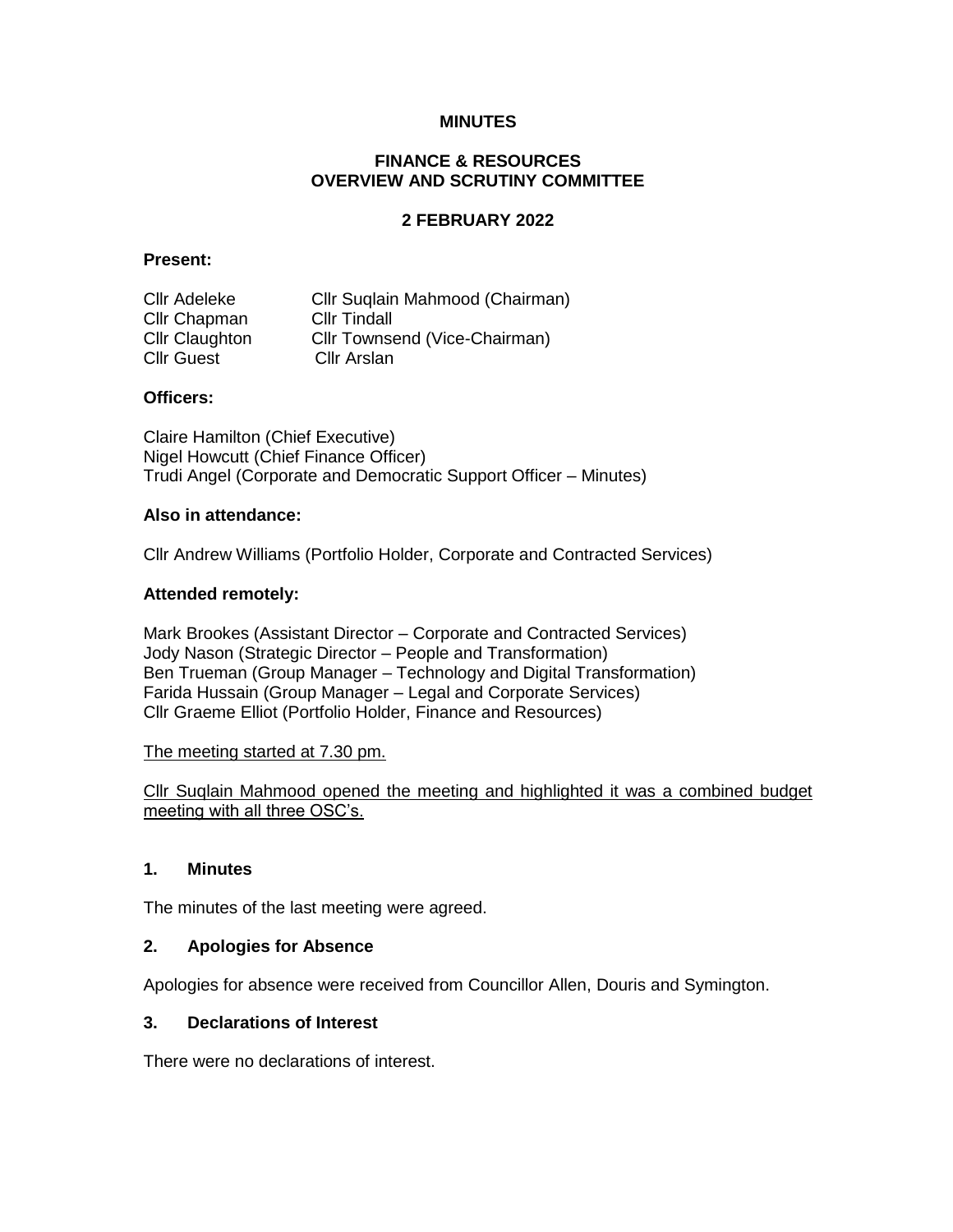# **4. Public Participation**

There was no public participation.

## **5. Action points from the previous meeting**

All action points from the previous meeting had been resolved.

## **6. Budget 2022/2023**

N Howcutt gave a presentation on the 2022-2023 budget setting process and the impact of the changes to the local government finance settlement.

## **Questions**

Cllr Townsend queried how the Council's budgeting assumptions have altered based on the changes to inflation and interest rates since December. N Howcutt stated that Treasury Advisers are not expecting significant changes to interest rates over the next 12 months. They are currently at 0.25%, providing a return of 0.2% on Dacorum's investments in the first half of the year. Dacorum's budgeting assumptions have therefore not changed in response to this. The Council's assumptions have also not changed regarding inflation. The budget has allowed for a 2.5% inflation in salaries, which is higher than is expected. A 5% inflation is factored in for utilities. Inflation for utilities is expected to decrease during the second half of 2022-2023. N Howcutt noted that Dacorum's assumptions are robust and will continue to be monitored.

It was queried whether the rent guarantee reserve was time limited, as it has been left at 0. N Howcutt clarified that as the reserve had not been used for several years, it was felt appropriate to move the rent management reserve into the management of change reserve.

It was questioned what the training and development reserve will be used for in this financial year. N Howcutt specified that the level of the reserve was increased in the last year. Little will come out of it in 2022-2023, but withdrawals will include £75,000 for the apprenticeship scheme and the National Graduate Development Programme. It is not considered necessary to increase the reserve again in 2022-2023.

Cllr Birnie asked what mitigations are in place to guard against unexpected inflation. N Howcutt stated that this would be mitigated through fiscal management. If there is an over-spend in Q1, negotiations would begin with services, assistant directors, and directors to reduce their costs. These budgetary control processes have received a gold star rating. If these costs cannot be mitigated in the first half of the year, proposals will be produced for funding these extra costs. N Howcutt noted that reserves should not be used to fund ongoing pressures, but are instead for one-off investments. Reserves would only be used in the short-term through the revenue monitoring session.

Cllr Birnie commented that the presentation did not include enough information about the movement of reserves. N Howcutt stated that these had been highlighted to members in December, and would be shown clearly in the final budget report given to cabinet. This presentation only showed the difference between December and now. This is to ensure all members are clear on what reserves are currently held.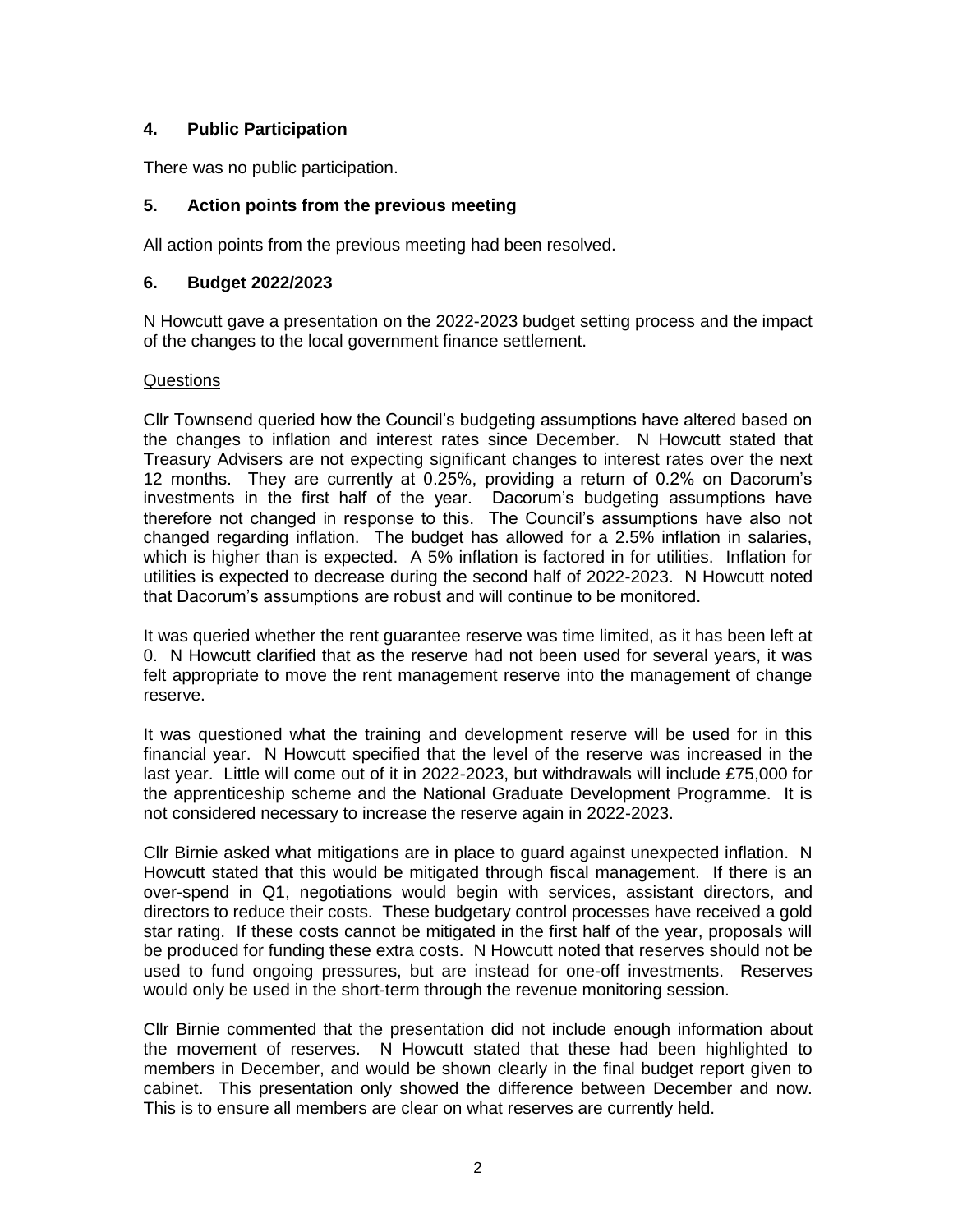Cllr Suqlain Mahmood noted that the government's Levelling Up proposals should not affect Dacorum too much. N Howcutt agreed, noting that local government funding is unlikely to increase. As Dacorum is classed as the 'East of England', it is one of the regions that will benefit from Levelling Up, but its proximity to London may make it less likely to receive funding.

Cllr Suqlain Mahmood queried whether having good reserves would affect the amount of Levelling Up funding the council could receive. N Howcutt stated that Dacorum's reserves are appropriate for its needs and will reduce year on year over the next few years. The government's approach to reserves is yet to be determined.

Cllr Suqlain Mahmood queried whether the 2022-2023 budget would be able to withstand an April increase in energy prices. N Howcutt noted that he believed this to be the case, but it will depend on the magnitude of the increase. The Council will not procure the next year of utilities until October, so this is when any increase would come. If the 2022-2023 winter is particularly cold, this may place the utility budget under pressure.

Cllr Townsend stated that the Wendover Canal Project, listed as Item A in Table 2 on page 15, should be the responsibility of the Council. Cllr Birnie agreed that Tring should be supported as far as possibly but through matched rather than grant funding. This will go to the Cabinet for scrutiny.

Cllr Tindall noted that Item B on the alternative proposal is there to support the climate change agenda in the run up to 2030. It will ensure that funding has been allocated should officers find a way to retrofit council properties.

Cllr Freedman stated that this would have been useful in 2020 when lockdown made it difficult to access some properties as it would have allowed the labour force to work on empty properties. Overall running costs for those properties would now be decreasing. This will go to the Cabinet for scrutiny.

Cllr Williams thanked Cllr Tindall and his comments for presenting the amendments to the budget in time to include them in the scrutiny papers. The Cabinet will give opinions on these amendments on 15<sup>th</sup> February.

Cllr Suqlain Mahmood noted that most councillors share the proposal for insulating houses better. The item on electrical vehicles will be brought to the next scrutiny meeting with a report on charging points.

### Outcome:

That the Committee reviewed the draft budget proposals for 2022/23 and provided feedback to be considered by Cabinet.

### **7. Work Programme**

The Chairman advised there were no updates to the work programme.